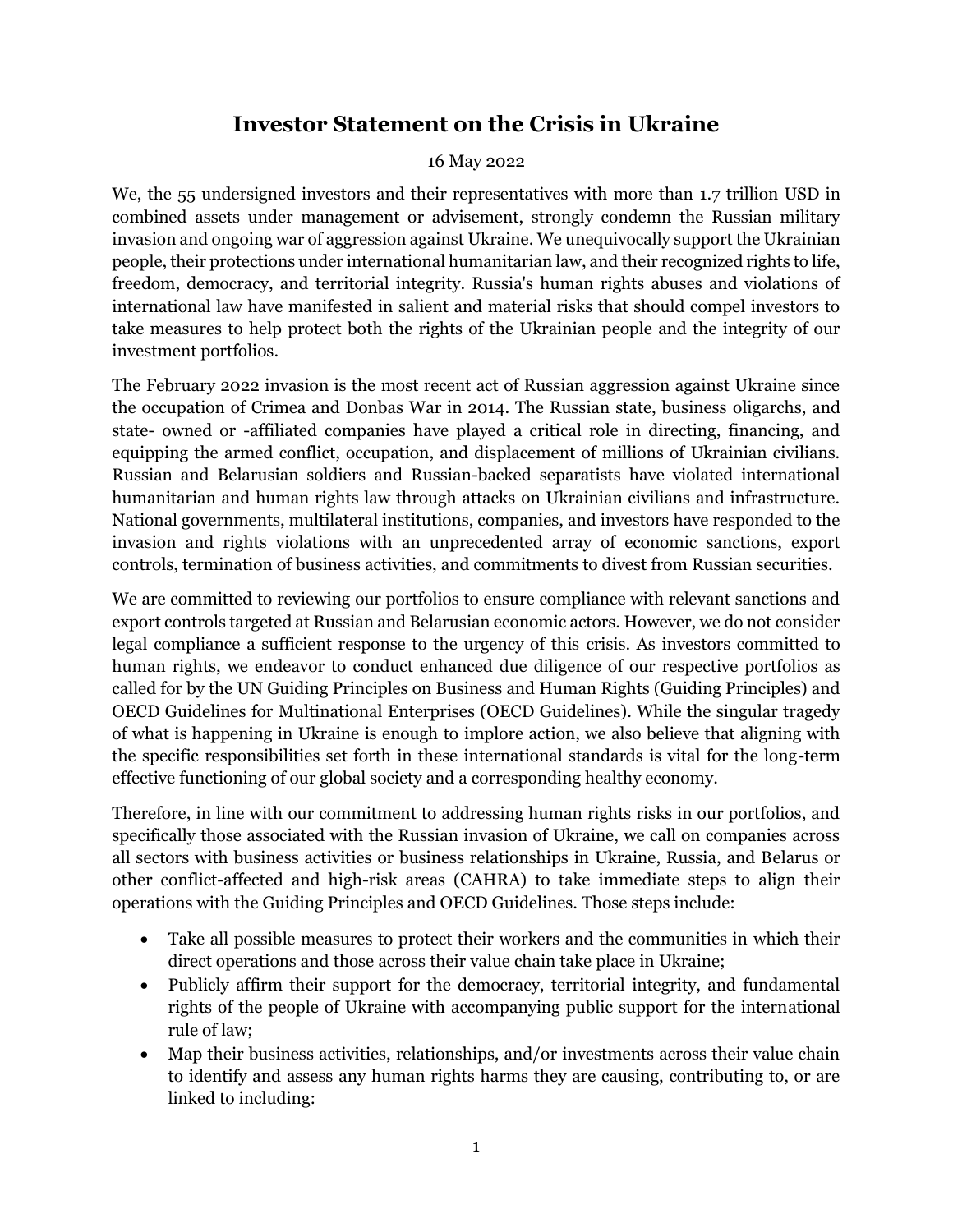- $\circ$  any and all business relationships, activities, and communications involving the Russian and Belarusian states or any of their agencies, state-owned and -affiliated entities, business oligarchs, or Russian separatists in occupied eastern Ukraine; and
- o any revenues from such business relationships and activities that may enrich military-owned, -controlled, or -affiliated business and/or provide funding or support to the Russian or Belarusian military made before or after the February 2022 invasion.
- Prevent and mitigate their exposure to human rights risks based on these findings, including through the termination of business activities in the event that such risks prove to be immitigable;
- Design and implement processes to enable the remediation of adverse human rights impacts including those impacts on their in-country staff and local stakeholders;
- Report regularly and publicly on their human rights policy, including due diligence efforts and procedures in place to cease, prevent, and mitigate negative human rights impacts;
- Adopt policies and practices that identify, assess, and address the heightened human rights risks inherent in CAHRA; and
- For those companies not causing or contributing to human rights harms but considering withdrawing or closing operations in Russia, weigh such decisions against the potential negative impacts on the human rights of employees, local communities, and other stakeholders not party to or in support of the invasion.

Sustained government and business action to support the protection of human rights remains essential as the Russian invasion of Ukraine continues. The undersigned asset owners and managers believe the above steps advance the investor and corporate accountability necessary for a functioning global economy and the international rules-based order. It is a moral, legal, and financial imperative for the private sector to take action and demonstrate leadership by supporting the human rights of the Ukrainian people, their democracy, and their struggle for peace and security.

## **Investor Signatories:**

ACTIAM Adrian Dominican Sisters, Portfolio Advisory Board AP Pension Augustine Asset Management Australian Ethical Investment Azzad Asset Management B.C. General Employees' Union Boston Common Asset Management Boyle Family Office Christian Brothers Investment Services, Inc. Church Investment Group ClearBridge Investments Comitato Lady Lawyer Village Committee on Mission Responsibility Through Investment of the Presbyterian Church U.S.A.